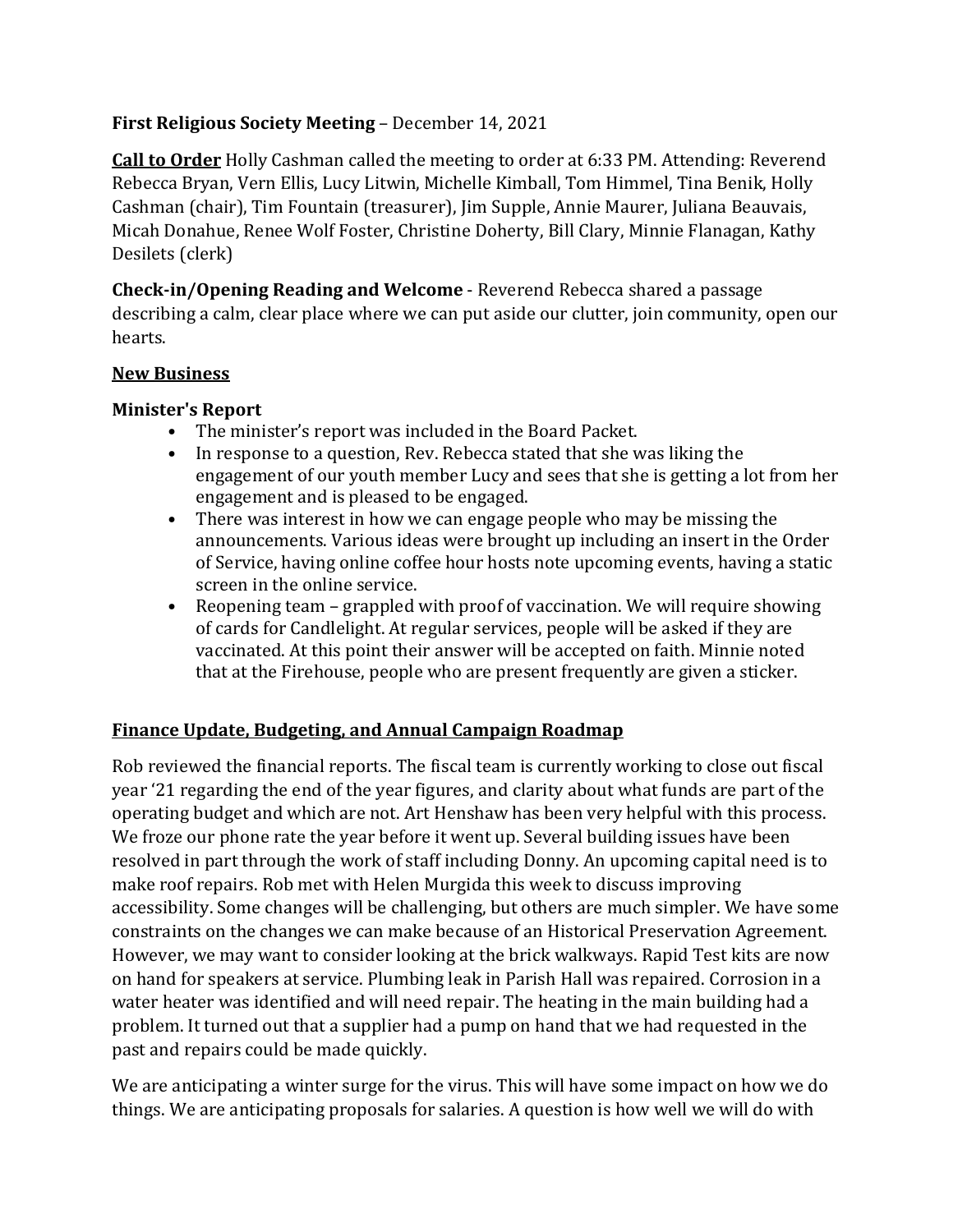this year's pledge drive. There are ongoing issues with the AT&T lease and other pieces of the cell tower. Jim, as a representative of the Human Resource Committee, spoke about our commitment to equitable compensation which, given our current size and complexity, suggests we may need to consider a significant ramp up to salaries. UUA will issue recommendations on salary in January.

Reverend Rebecca noted that we need to look at projected budget figures so that we can begin to prepare promotional materials for the annual campaign. We also want to look at how we can align our budget with our Values, Mission and Ends (VME). We need to be able to justify and describe our achievement of the VME. Tina noted that we may need to add time to meetings to deal with the many complex issues which need to be dealt with in the budget and annual campaign processes.

**Safety Policy** - Julie Parker Amery brought Holly's attention to the need to complete an ongoing review of this policy and update or improve as needed. We need a committee to work on this. We could consider looking at other policies. We need to decide if we want to set up a Safe Congregation Response Team.

**Action:** Kathy made the following motion, which was seconded by Juliana. **I move that we name a committee to work on the development of the safe congregation policy and those two FRS members be appointed as soon as possible to the "safe congregation response team" as required in the "Safety Policy for Children and Youth."** The motion passed unanimously.

**Note for action: We need two more people to serve on the committee and two members for the response team.** 

**Consultant for Gender Issues** - The Welcoming Committee is concerned about how to deal with issues related to gender identification and feels a need for help. A group including Rev. Rebecca, Christine Doherty, head of the welcoming committee, and Tina met with a consultant, CB Beal, recommended by Julie Parker Amery to work with the congregation on this issue. CB can provide help with sermons on gender issues, and with a workshop and coaching.

Discussion centered on the issue of discomfort with issues of gender identification and how this relates to the covenant work being done. This work is relevant to the work of many groups, and it is important that we have unity and clarity about how the overlaps are managed. CB showed understanding of this issue and was glad to hear about the covenant work we are doing.

**Action:** Jim made the following motion, which was seconded by Michelle. **I move that we grant authority to Rev. Rebecca, Holly Cashman, and Tina Benik to contract with an outside consultant at the cost of up to \$7,000 to work with FRS on the topic of gender.**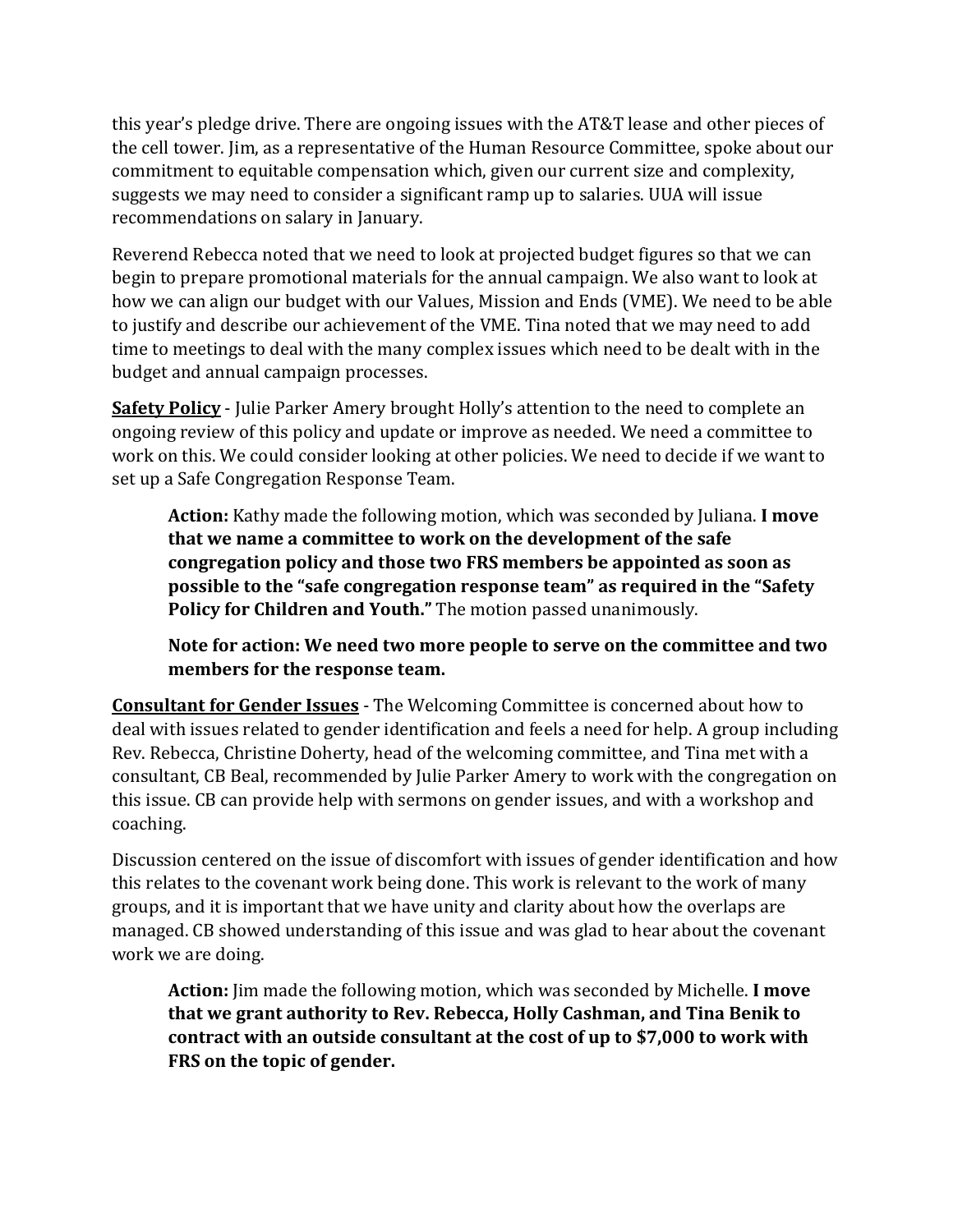Tim asked where the money would come from. There was agreement that we would be able to find funds. The motion passed with 9 yes votes and two abstentions (Tina and Holly)

**Note for future action: We will try to look at where funds are coming from as we prepare motions for actions with a cost in the future. We will review this when we have a clear budget for the consultant.**

**Parish Hall/International Institute New England (IINE) Temporary Housing -** Annie Maurer and Ann Haaser have helped organizing the response to arriving Afghan families and we have been supporting St. Paul's, the host church, and IINE. Currently, IINE is looking to locate 4 families in this area for temporary housing. This includes 2 families of 9, one of 11 and one of 13. St Paul's has raised significant funds. Rev. Rebecca is looking for approval to keep exploring the possibility that we could help with housing by using space in the Parish Hall. The expectation is that we would be a backup and we could work with St. Paul's. Anything we do would be part of a shared project with St. Paul's, IINE, and possibly others in the community. Both Annie and Reverend Rebecca expressed their belief that working with this project to the extent we can is an expression of our mission. To provide support with moving ahead, we need to plan now. Things will likely occur very quickly.

**Action:** Michelle made the following motion and Vern seconded. **I move that we endorse an exploration of the possibility that FRS will provide backup housing support to St. Paul's/IINE using the Parish Hall for Afghan evacuees.** The motion was adopted unanimously.

**Follow up: Annnie asked how public this would be. After discussion, we agreed that there should be information from the board saying that this is an exciting project that we are exploring. It was also suggested that the project should be described during the services. We should invite people to get in touch with board or staff.** 

# **Open Issues/Strategic Thinking**

Action Board meeting duration & start time - Holly suggested that we look at longer meetings. Preferences from the survey were for an earlier start rather than a later ending. Possibly 6 – 8. Tim asked if we could move the Board meeting to the third week of the month and this was approved. **Next meeting on January 18.**

**Change to Annual meeting Date** The current date conflicts with graduation at local high schools. Because of this and other factors, it would be best to change our dates.

**Action:** Tina moved that **we move the annual meeting to June 12, 2022.** Minnie seconded. This was passed unanimously.